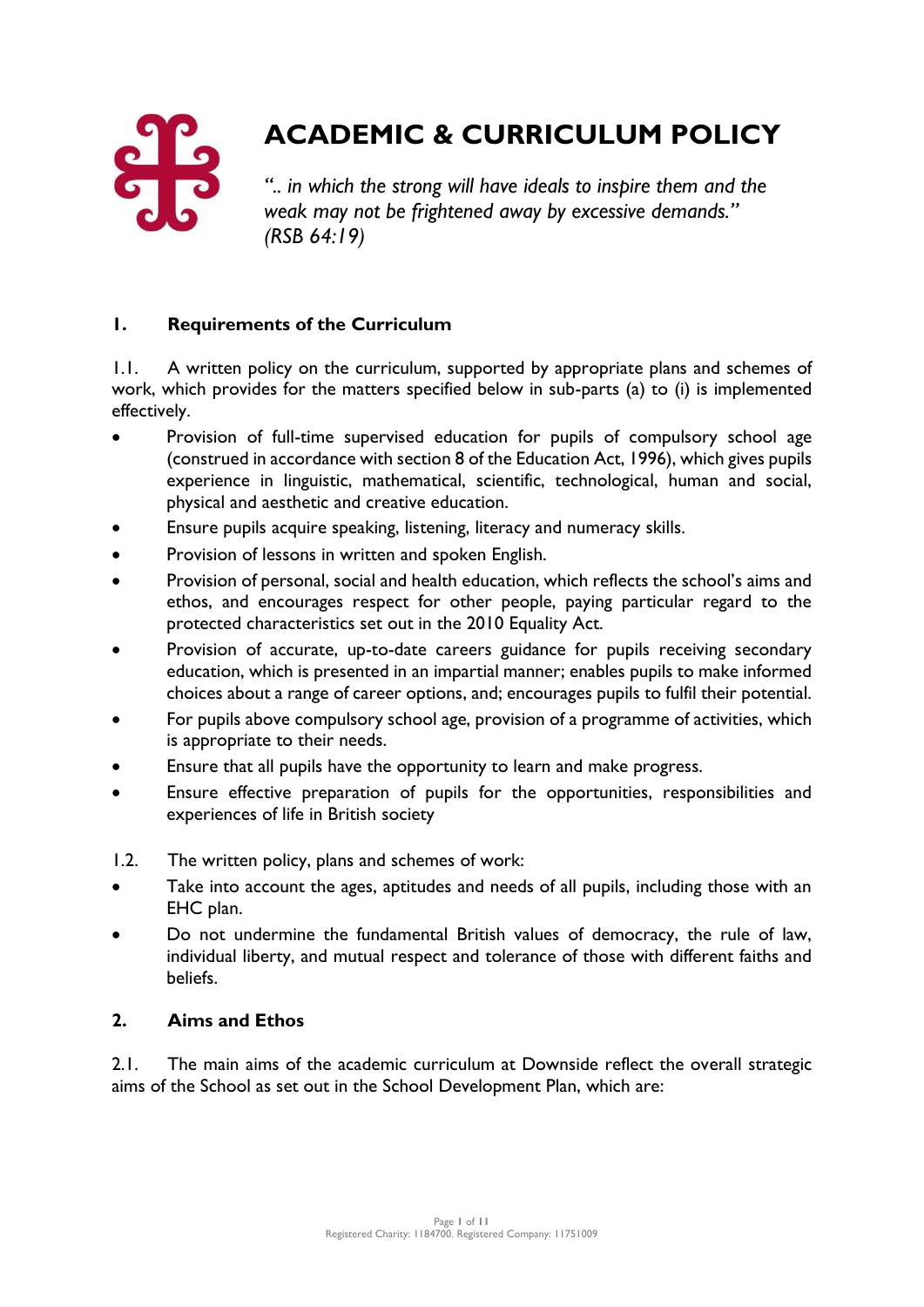- To guide pupils and staff to encounter Christ through experience of a Benedictine community of faith
- To be uncompromising in the pursuit of academic excellence
- To foster a culture of unselfish love, integrity, humility and leadership through service
- To develop the character and confidence of young people through sport and extracurricular opportunities
- To develop the school community's facilities and resources through strategic stewardship

2.2. The academic curriculum aims to develop the potential of every pupil to the point where they exceed their academic expectations, while deepening understanding of the Roman Catholic and Benedictine ethos of the school. Downside regards academic success as an integral part of the broader spiritual, moral, social and cultural development of pupils. The core curriculum reflects the school's priorities in that it contains Religious Studies in addition to English, Mathematics and Science. Religious Studies is studied by all pupils to GCSE; in the Sixth Form, all pupils follow a General Religious Studies course in addition to their A Level subjects. In accordance with the School's Mission Statement, a considerable emphasis is placed upon traditional Benedictine values such as community, self-discipline and the importance of prayer in daily life, throughout pupils' time at Downside. The opportunity of prayer, represented by the saying of the *Angelus* (or *Regina Caeli*) during afternoon registration, reflects the compatibility of teaching and learning with spiritual life in a Benedictine school.

2.3. The academic curriculum is designed to provide pupils with an experience in linguistic, mathematical, scientific, technological, human and social, physical and aesthetic and creative education. This is catered for by a wide range of subjects on offer for all year groups, and curriculum enrichment opportunities such as trips, academic societies and programmes for gifted pupils. All lessons provided are in written and spoken English, and are planned to ensure pupils acquire and develop speaking, listening, literacy and numeracy skills. Plans and schemes of work take into account the ages, aptitudes and needs of all pupils, including those with an EHC plan.

2.4. The curriculum offer and curriculum enrichment programme ensure that pupils are adequately prepared for the opportunities, responsibilities and experiences of life in British society. We aim to prepare our pupils for living spiritually fulfilling, rather than selfish, lives, and to ensure they have acquired the skills and confidence to continue to develop personally after they have left Downside.

2.5. At Downside, we are committed to ensuring that all pupils have an equitable access to the curriculum. We have departments dedicated to Learning Support and EAL, and there is both a Learning Support Register and an EAL Register. In addition, we provide Learning Support for pupils, who are not on the Learning Support register, but require additional support in certain subjects or with study skills.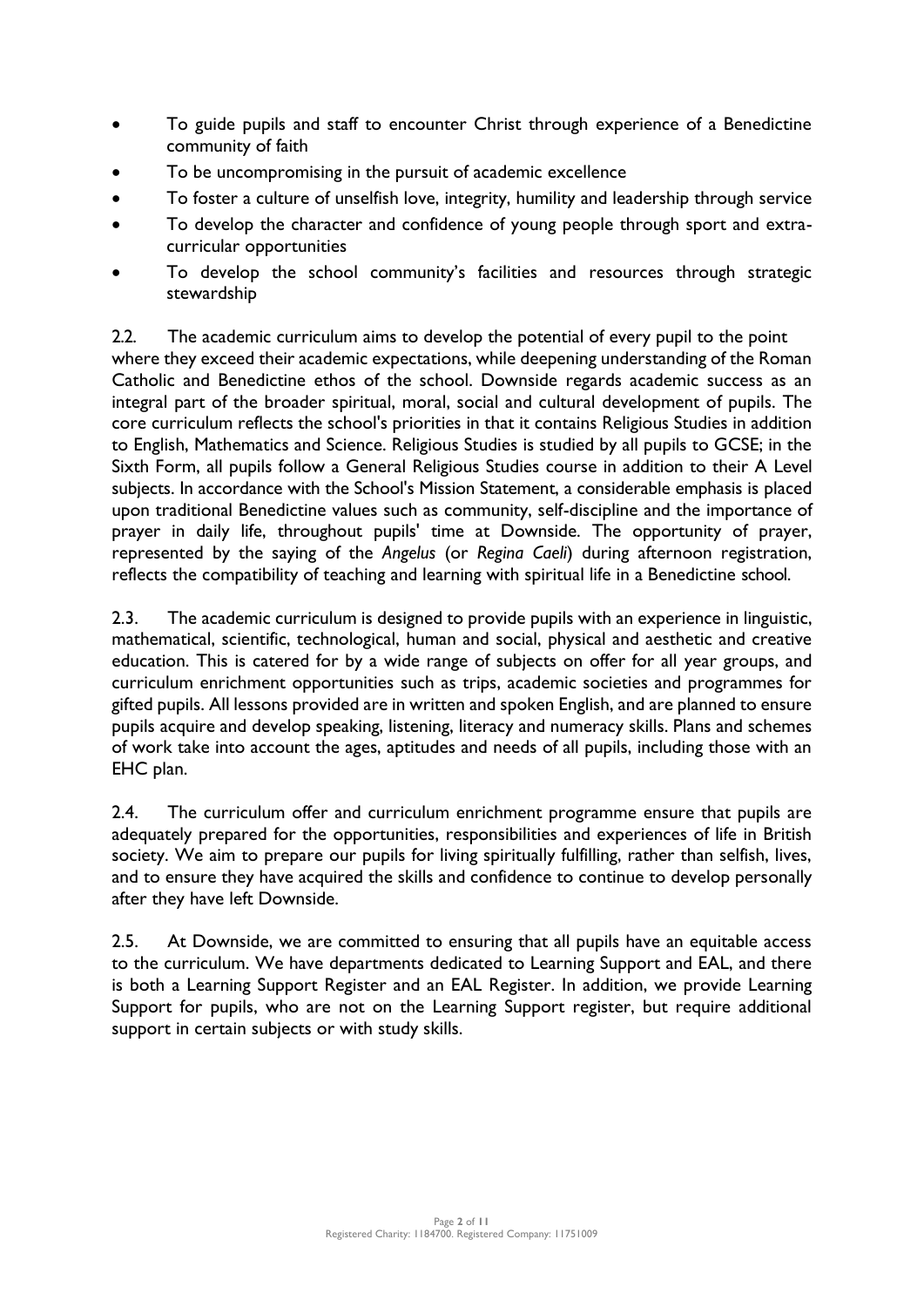# **3. Requirements of Teaching**

- Enable pupils to acquire new knowledge and make progress according to their ability so that they increase their understanding and develop their skills in the subjects taught.
- Foster in pupils self-motivation, the application of intellectual, physical or creative effort, interest in their work and the ability to think and learn for themselves.
- Ensure lessons are well planned and employ effective teaching methods, activities and management of class time.
- Demonstrate a good understanding of the aptitudes, needs and prior attainments of the pupils, and ensure that these are taken into account when planning lessons.
- Demonstrate good knowledge and understanding of the subject matter being taught.
- Make effective use of classroom resources of a good quality, quantity and range.
- Demonstrate that a framework is in place to assess pupils' work regularly and thoroughly, and use assessment data to plan teaching in order for pupils to progress.
- Ensure pupils behave and act responsibly.
- Supports and encourages the fundamental British values of democracy, the rule of law, individual liberty, and mutual respect and tolerance of those with different faiths and beliefs.
- Does not discriminate against pupils contrary to Part 6 of the Equality Act 2010.

# **4. Academic Curriculum**

4.1. The academic curriculum at Downside is mainly traditional in terms of the subjects that are offered for study across the First to Fifth Form. There is a wider range of subjects offered in the Sixth Form. The curriculum offer aims to provide pupils with experience in linguistic, mathematical, scientific, technological, human and social, physical and aesthetic and creative education. We also aim to ensure pupils acquire speaking, listening, literacy and numeracy skills.

4.1.1. First and Second Forms

- In the First and Second Forms, pupils study Religious Studies, English, Mathematics, Biology, Chemistry, Physics, History, Geography, Latin, French, Spanish, German, PE, Music, Art, Design Technology, Drama and Computer Science.
- Where numbers permit, pupils are set according to ability.
- PE is taught as part of the curriculum.
- Pupils can develop ICT skills in their Computer Science lessons and through their learning within the curriculum.
- PSHEE is delivered by means of a weekly teaching period, and includes personal, social and health education, as well as e-safety, in keeping with the ethos of the school.
- Opportunities are provided in all subjects, including PSHEE, for pupils to learn about fundamental British values of democracy, the rule of law, individual liberty, and mutual respect and tolerance of those with different faiths and beliefs.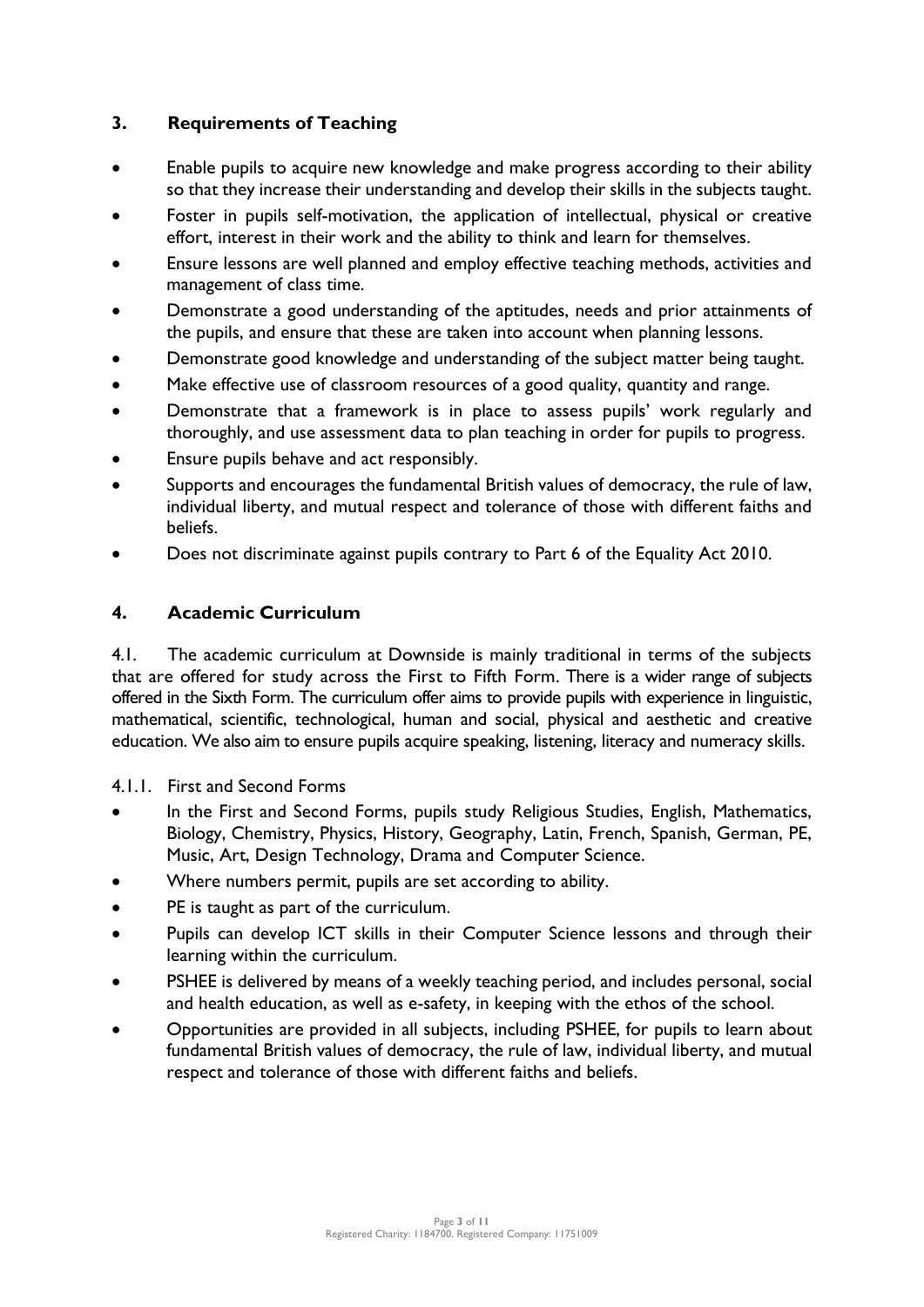# 4.1.2. Third Form

- In the Third Form, pupils study Religious Studies, English, Mathematics, Biology, Chemistry, Physics, History, Geography, Latin, PE, Music, Art, Design Technology ,Computer Science and Drama. In addition, pupils can opt to study either German or Spanish as a second language, and Classical Greek is available as an additional option.
- Setting occurs in English, Mathematics, Science, Languages (MFL and Latin), and across Art, Design Technology, Drama, Geography, History and RS.
- PE is taught as part of the curriculum.
- PSHEE is delivered by means of a weekly teaching period, and includes personal, social and health education, as well as e-safety, in keeping with the ethos of the school.
- Opportunities are provided in all subjects, including PSHEE, for pupils to learn about fundamental British values of democracy, the rule of law, individual liberty, and mutual respect and tolerance of those with different faiths and beliefs.

# 4.1.3. Fourth and Fifth Form- GCSE

- The curriculum at GCSE means that pupils study on average ten subjects. The core subjects include English Language (or English as a Second Language for some pupils whose first language is not English), Mathematics, Religious Studies and Science (either three separate sciences or Combined Science). Most pupils will study English Literature if they are studying English Language. The optional subjects are as follows:
- History, Geography, Latin, Classical Greek, French, Spanish, German, Computer Science, Music, Art, Design Technology and PE.
- Most pupils will opt for four of these optional subjects.
- Setting occurs in English, Mathematics, Science and RS and in other subjects, where there is more than one set per teaching block.
- The selection of examination specifications in each subject is determined by our aim to provide a traditional, rigorous learning experience for pupils, which includes ensuring that they are fully prepared to progress in a particular subject at A Level.
- Pupils can continue to develop ICT skills through their learning within the curriculum. Computer Science is also offered as a GCSE.
- PSHEE is delivered by means of a weekly teaching period, and includes personal, social and health education, as well as e-safety, in keeping with the ethos of the school.
- Opportunities are provided in all subjects, including PSHEE, for pupils to learn about fundamental British values of democracy, the rule of law, individual liberty, and mutual respect and tolerance of those with different faiths and beliefs.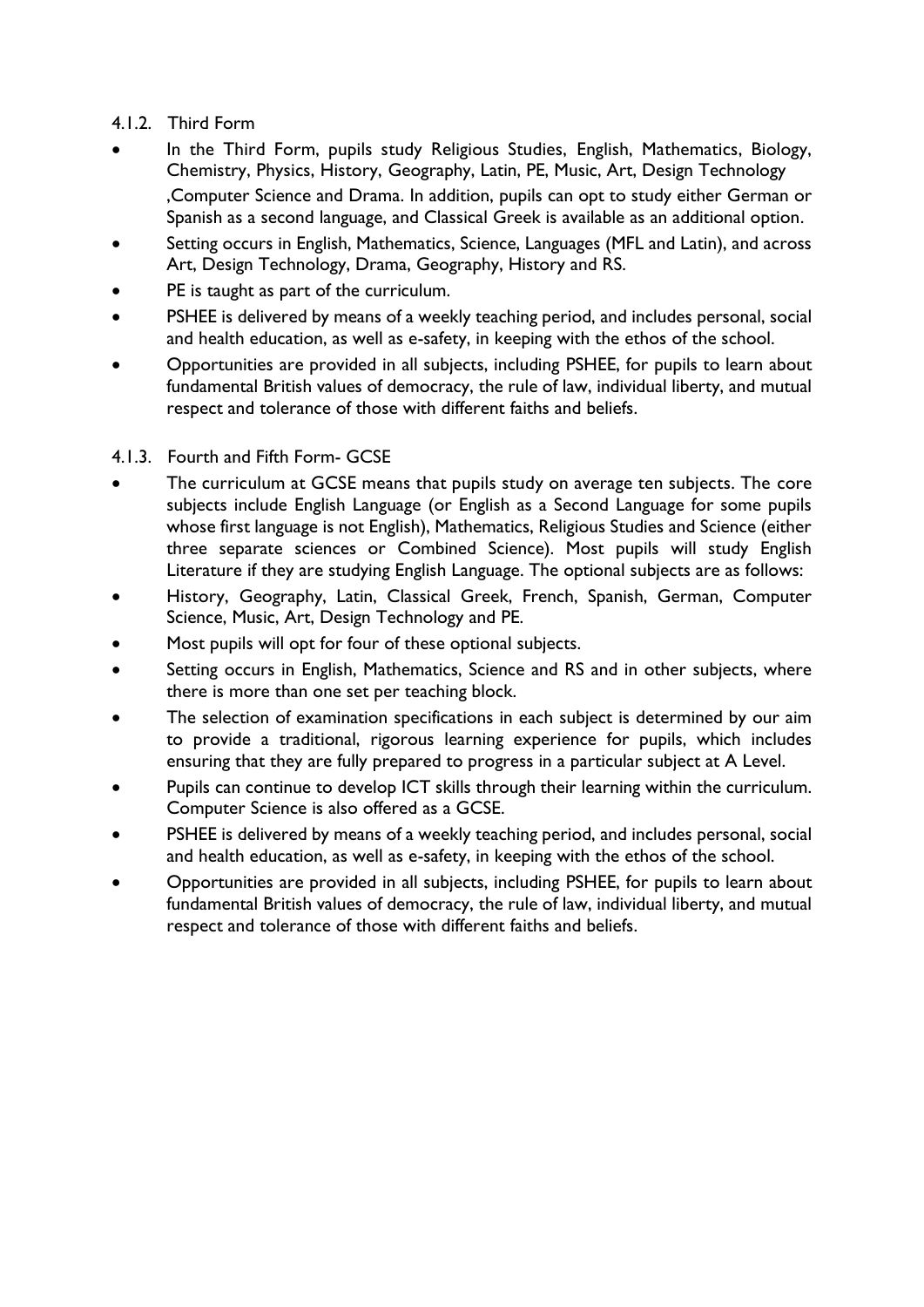## 4.1.4. Sixth Form- A Level

- In the Sixth Form, a wider range of subjects is offered, including those subjects offered at GCSE, plus Business Studies, Economics, History of Art and Psychology. The curriculum offer and curriculum enrichment opportunities for the Sixth Form are appropriate for pupils' needs, and, in keeping with our aims and ethos, seek to prepare pupils for the opportunities, responsibilities and experiences of life in British society.
- Most courses offered in the Sixth Form are A Level except:
- Pre-U Art History
- BTEC Sport (both Extended Certificate and National Diploma)
- The curriculum is designed, therefore, to accommodate the interests of a wide range of pupils, fostering academic confidence and creativity within a range of broadly traditional subjects. In addition, there is a programme of enrichment activities such as academic societies, for example, which is appropriate to pupils' needs.
- EPQ is offered as part of the suite to enhance pupils' understanding of academic research and to support their UCAS applications.
- Setting may occur where there is more than one set per teaching block.
- All Sixth Form pupils follow a General Religious Studies course, which covers a range of topics and teaching is organised as part of a carousel.
- Pupils can continue to develop ICT skills through their learning within the curriculum.
- PSHEE is delivered by means of a weekly teaching period, and includes personal, social and health education, as well as e-safety, in keeping with the ethos of the school.
- Opportunities are provided in all subjects, including PSHEE, for pupils to learn about fundamental British values of democracy, the rule of law, individual liberty, and mutual respect and tolerance of those with different faiths and beliefs.

# **5. Curriculum Strategies**

5.1. As is consistent with the idea that "the strong have something to yearn for and the weak nothing to run from" (Rule of St. Benedict: Ch. 64: 19), the academic needs of pupils of all abilities are focused upon through the setting of ambitious, yet realistic, targets. This is supported by a well-orchestrated tutorial system (each pupil has a Tutor within their boarding house). The curriculum is designed to provide pupils with the best possible qualifications for success in later life. It encourages pupils with wider academic interests by means of Academic Societies and programmes for gifted pupils, which cater for the needs of more able pupils throughout the school. These place a particular emphasis upon fostering a love of learning in pupils, by means of encouraging them to complete Prize Essays, and the Extended Project Qualification.

5.2. The enabling of pupils to achieve excellence through a range of measures, and through a combination of enthusiasm and hard work, is designed to be part of a process of preparation for success in later life.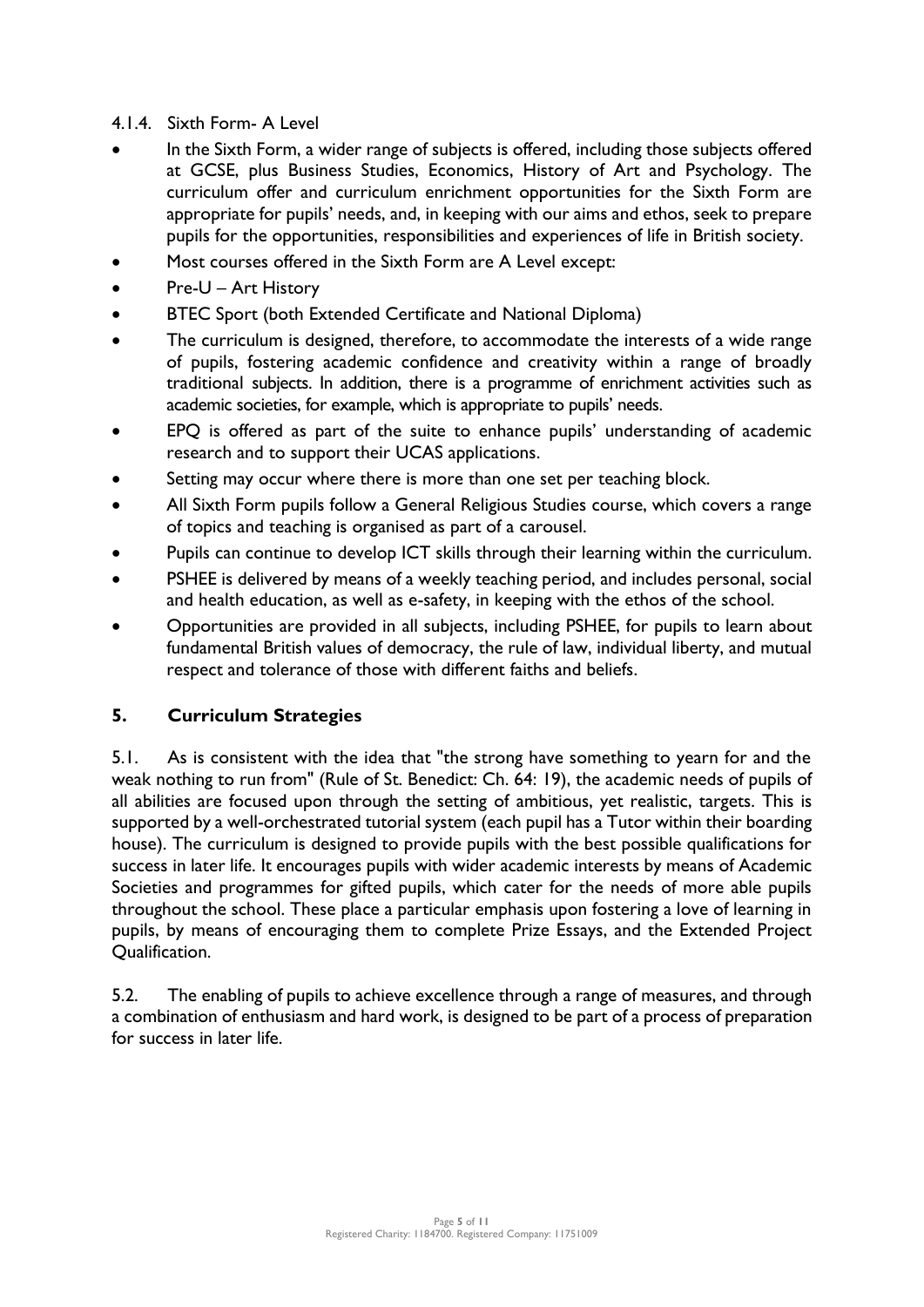## 5.2.1. Planning for learning

- Schemes of work are in place for all subjects taught in each year group. Each scheme of work is reviewed regularly. Plans and schemes of work into account the ages, aptitudes and needs of all pupils, including those with an EHC plan.
- In addition, the plans and schemes of work do not undermine the fundamental British values of democracy, the rule of law, individual liberty, and mutual respect and tolerance of those with different faiths and beliefs.

## 5.2.2. Aims for learning:

- Enable pupils to acquire new knowledge and make progress according to their ability so that they increase their understanding and develop their skills in the subjects taught.
- Foster in pupils the application of intellectual, physical or creative effort, interest in their work and the ability to think and learn for themselves.

## 5.2.3. Expectations of teachers:

- Ensure lessons are well planned and employ effective teaching methods, activities and management of class time.
- Demonstrate a good understanding of the aptitudes, needs and prior attainments of the pupils, and ensure that these are considered when planning lessons.
- Demonstrate appropriate knowledge and understanding of the subject matter being taught.
- Make effective use of classroom resources of an adequate quality, quantity and range.
- Demonstrate that pupils' work is assessed regularly and thoroughly, and assessment data is used to plan teaching in order for pupils to progress.
- Ensure pupils behave and act responsibly.
- 5.3. Differentiation
- 5.3.1. First, Second and Third Forms
- Setting where numbers allow.
- We have Learning Support and EAL departments, which underpin all subject areas. There are Referral Systems for both Learning Support and EAL, which allow the respective Heads of Learning Support and EAL to support teachers in their planning and teaching.
- Provision is made within all subjects' schemes of work to cater for pupils of all needs and abilities, and those with an EHC plan.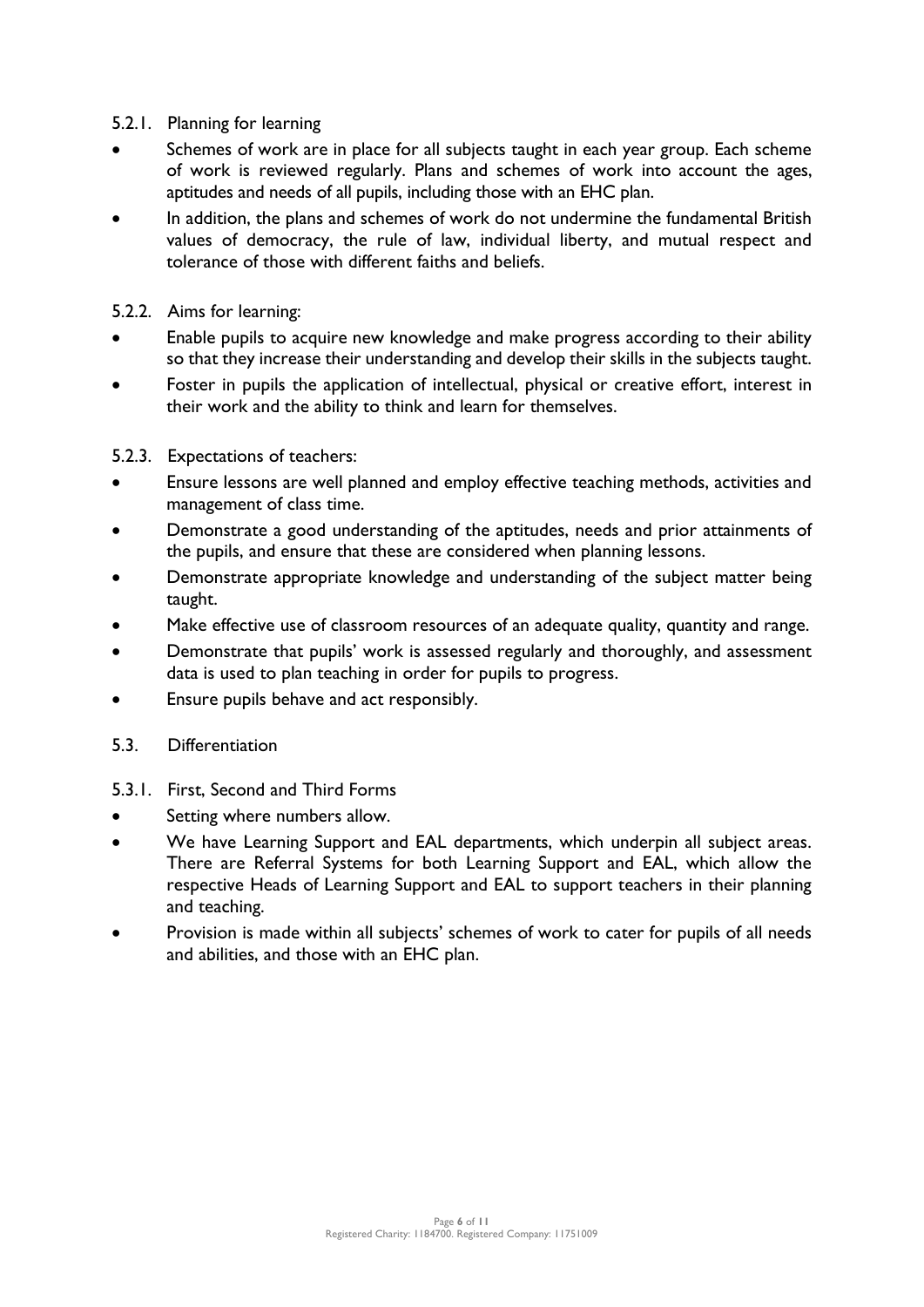## 5.3.2. Fourth and Fifth Form - GCSE

- Setting in the core subjects and where there is more than one set per teaching block.
- We have Learning Support and EAL departments, which underpin all subject areas. There are Referral Systems for both Learning Support and EAL, which allow the respective Heads of Learning Support and EAL to support teachers in their planning and teaching.
- Following assessment upon their start at the school, a recommendation is made, where it is deemed necessary, for pupils to attend EAL support lessons. EAL pupils may be withdrawn from mainstream English to follow a Cambridge English as a Second Language course (IGCSE). Refer to the EAL Policy for further information.
- Provision is made within all subjects' schemes of work to cater for pupils of all needs and abilities, and those with an EHC plan.

## 5.3.3. Sixth Form- A Level

- Setting may occur where there is more than one set per teaching block.
- We have Learning Support and EAL departments, which underpin all subject areas. There are Referral Systems for both Learning Support and EAL, which allow the respective Heads of Learning Support and EAL to support teachers in their planning and teaching.
- Following assessment upon their start at the school, a recommendation is made, where it is deemed necessary, for pupils to attend EAL support lessons. In addition, some pupils may require an English qualification to enter a UK university and lessons to prepare pupils for the IELTS qualification are provided. Refer to the EAL Policy for further information.
- Provision is made within all subjects' schemes of work to cater for pupils of all needs and abilities.
- 5.4. Learning Support Refer to the Learning Support section of the Academic Standard Operating Procedure.
- 5.5. EAL (English as an Additional Language) Refer to the EAL section of the Academic Standard Operating Procedure.

# 5.6. Assessment Refer to the Marking and Assessment sections of the Academic Standard Operating Procedure.

## 5.7. Tracking and Monitoring Refer to the Marking and Assessment, Quality Assurance and Reporting sections of the Academic Standard Operating Procedure.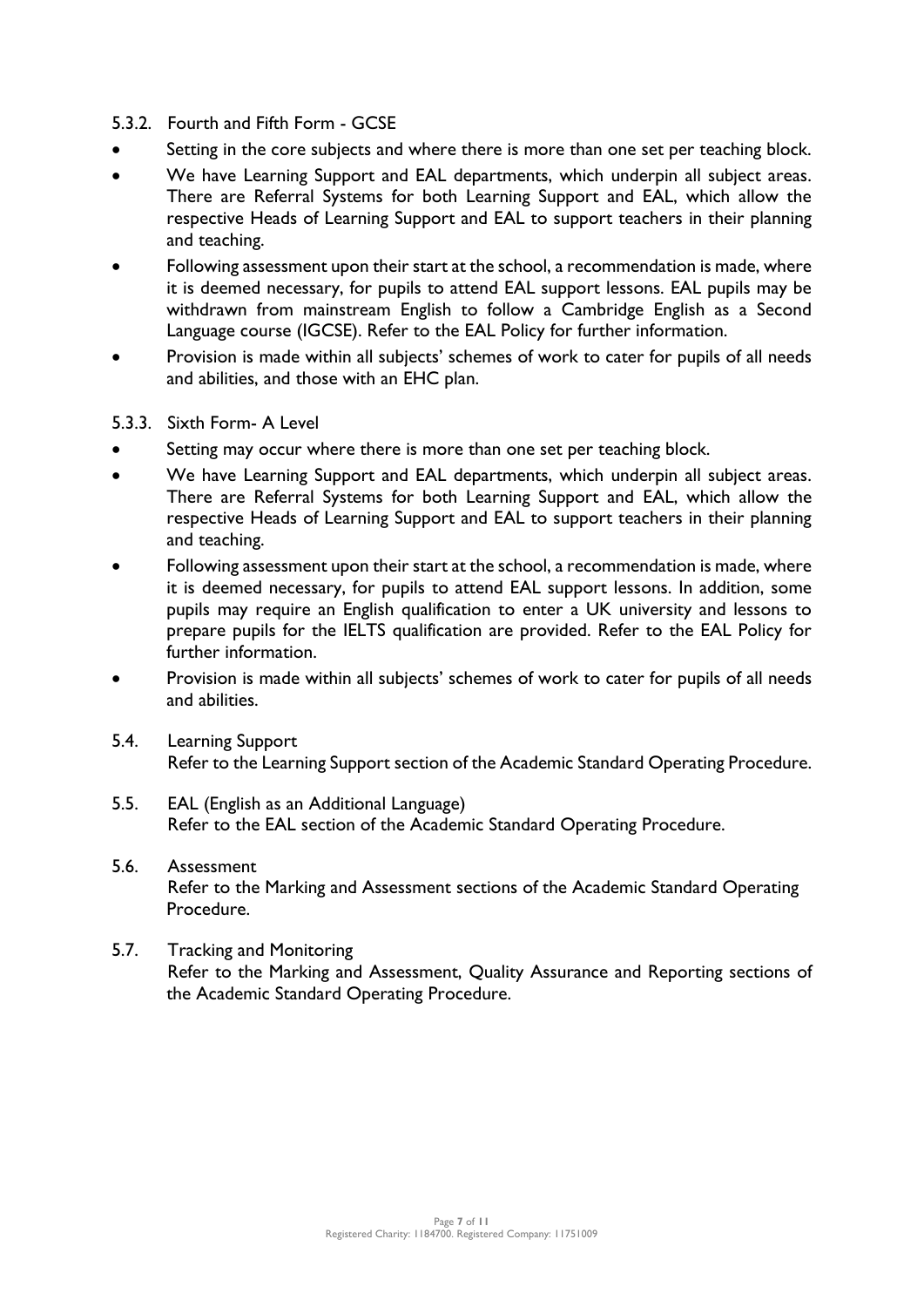- 5.7.1. First, Second and Third Forms
- All pupils in each year group sit the MidYIS test and this data, along with academic performance data (school examination results or entrance assessment results), is used as a baseline indicator.
- Additional support may include additional support sessions with the teacher, work report, mentoring and/or parental consultation.

# 5.7.2. Fourth and Fifth Form - GCSE

- All pupils in Fourth Form sit the Yellis test and this data, along with the MidYIS data if it is available and academic performance data (school examination results or entrance assessment results), is used as a baseline indicator.
- Target grades are based upon adding value to pupils' MidYIS and Yellis baseline predictions.
- Additional support may include additional support sessions with the teacher, work report, mentoring and/or parental consultation.

5.7.3. Sixth Form- A Level

- All pupils in the Lower Sixth sit the ALIS test and this data, along with previous baseline test data (MidYIS and/or Yellis) and academic performance data (GCSE results or equivalent or entrance assessment results) if it is available, is used as a baseline indicator.
- Target grades are based upon adding value to pupils' ALIS baseline predictions.
- Additional support may include support sessions with the teacher, work report, mentoring and/or parental consultation.

#### **6. Academic Policies**

Detailed policies cover all aspects of the routine academic life of the school (Quality Assurance, Marking and Assessment, Lesson Cover, EAL, Learning Support, Reporting, Plagiarism and Pupil Behaviour), which are readily available to teaching staff.

# **7. The Academic and Teaching Staff**

Most of the staff, in addition to their teaching duties, act as Tutors, as well as supervising and organising co-curricular activities, including games.

#### 7.1. Academic Leadership Team

- 7.1.1. The Academic Leadership Team compromises of four roles designed to manage the academic side of the school as follows:
- Head of First to Third Form
- Head of Fourth & Fifth Form
- Head of Sixth Form
- Head of Teaching Learning & Innovation

The Heads of Year are focused on pupil and parent interaction and managing the specific curriculum requirements of each year group.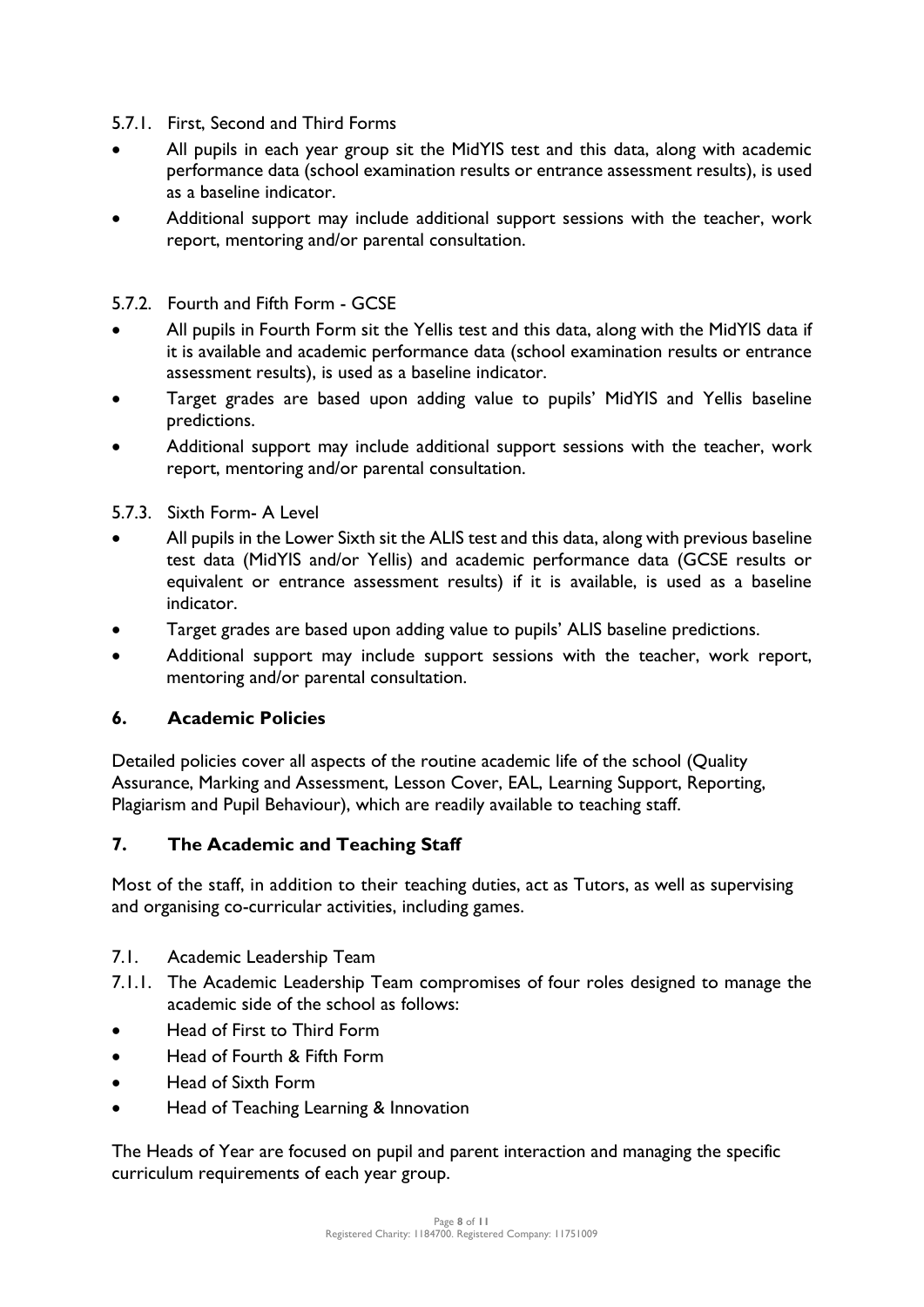The Head of Teaching Learning & Innovation is focused on developing academic staff and pedagogy, as well as harnessing the intellectual capacity in the organisation.

# 7.2. Academic Curriculum Group

- 7.2.1. The Academic Curriculum Group is a strategic planning group of middle leaders (Heads of Faculty, Head of Learning Support, Head of EAL, Exams Officer and Head of Initial Teacher Training) chaired by the Deputy Head. Each member is responsible to the Head, through the Deputy Head, for leading development in their area of responsibility. It is the responsibility of a member of the Academic Curriculum Group to manage faculty administration and tasks efficiently, and to lead the faculty in achieving the School's strategic aims.
- 7.2.2. Academic Curriculum Group meetings occur every three weeks in term time as per the school calendar. There are eight Faculties:
- Art and Design
- English
- Humanities (History, Geography, Business Studies, Economics, History of Art and Psychology)
- Languages (French, German, Spanish, Latin, Classical Greek and EAL)
- **Mathematics**
- Music
- Science (Biology, Chemistry, Physics and PE)
- Theology

Learning Support and EAL are Departments, which underpin the whole curriculum.

# 7.2.3. Exams Officer

The Exams Officer, in liaison with the Deputy Head is responsible for all matters pertaining to examinations within the School, in liaison with the Academic Leadership Team, including the supervision of examination invigilators.

#### 7.2.4. Head of Learning Support

The Head of Learning Support liaises with staff to keep them informed about pupils, who may require special consideration in the delivery of the curriculum.

#### 7.2.5. Head of EAL (English as an Additional Language)

The Head of EAL liaises with staff to keep them informed about pupils, who may require special consideration in the delivery of the curriculum due to their language needs.

# 7.2.6. The Head of Sixth Form

The Head of Sixth Form in liaison with the Deputy Head oversees pupils' applications to universities through UCAS.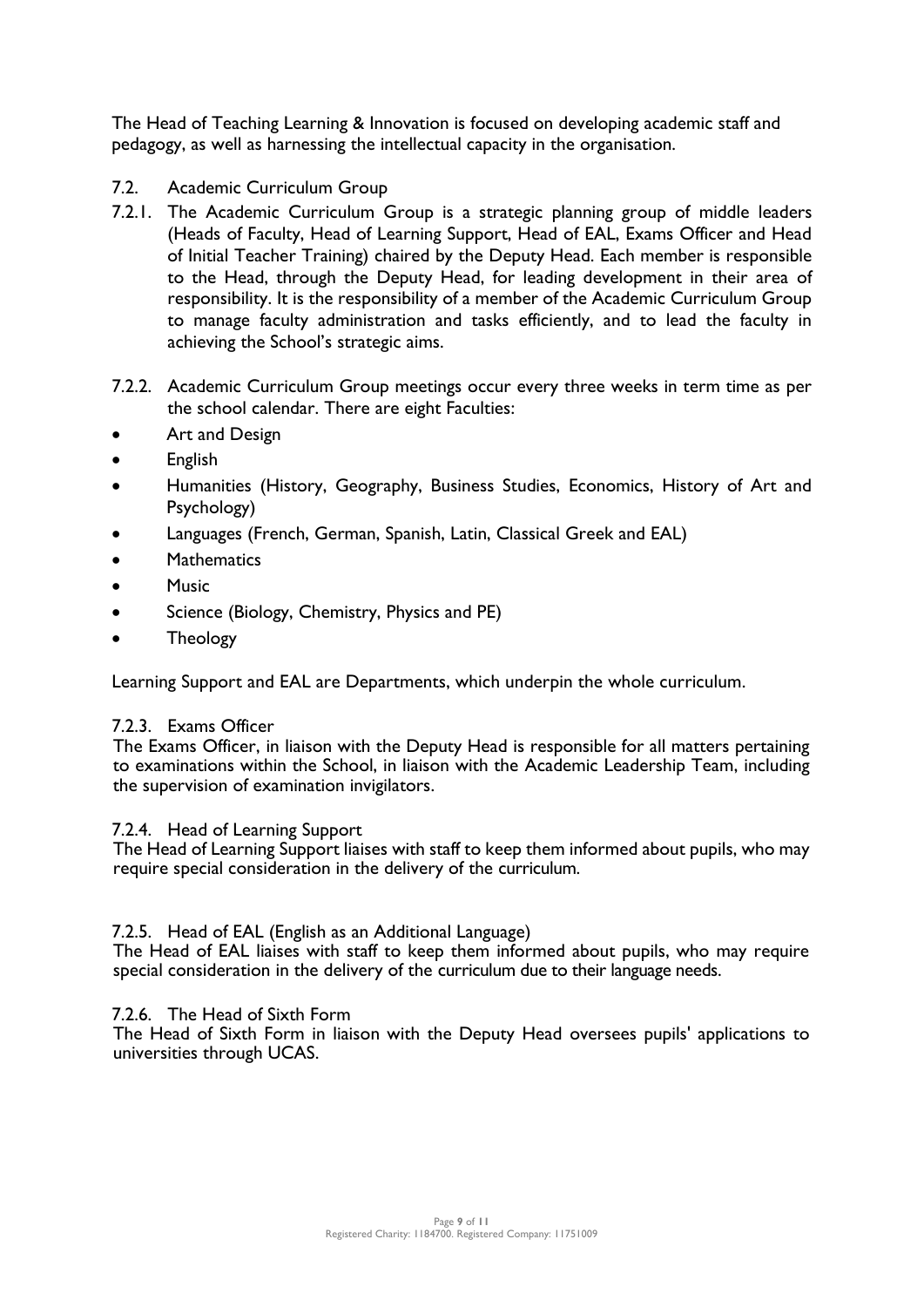## 7.2.7. Head of Careers

The Head of Careers is responsible for provision of accurate, up-to-date careers guidance for pupils, which is presented in an impartial manner; enables pupils to make informed choices about a range of career options, and encourages pupils to fulfil their potential.

#### 7.2.8. Head of Initial Teacher Training

The Head of Initial Teacher Training coordinates the NQT year for NQTs, and mentors any teachers who are completing their teaching qualification whilst working at the School. The Head of ITT will also mentor trainee teachers from universities who undertake a teaching placement at the School.

7.2.9. List of Academic Teaching Staff - Please see the School's website.